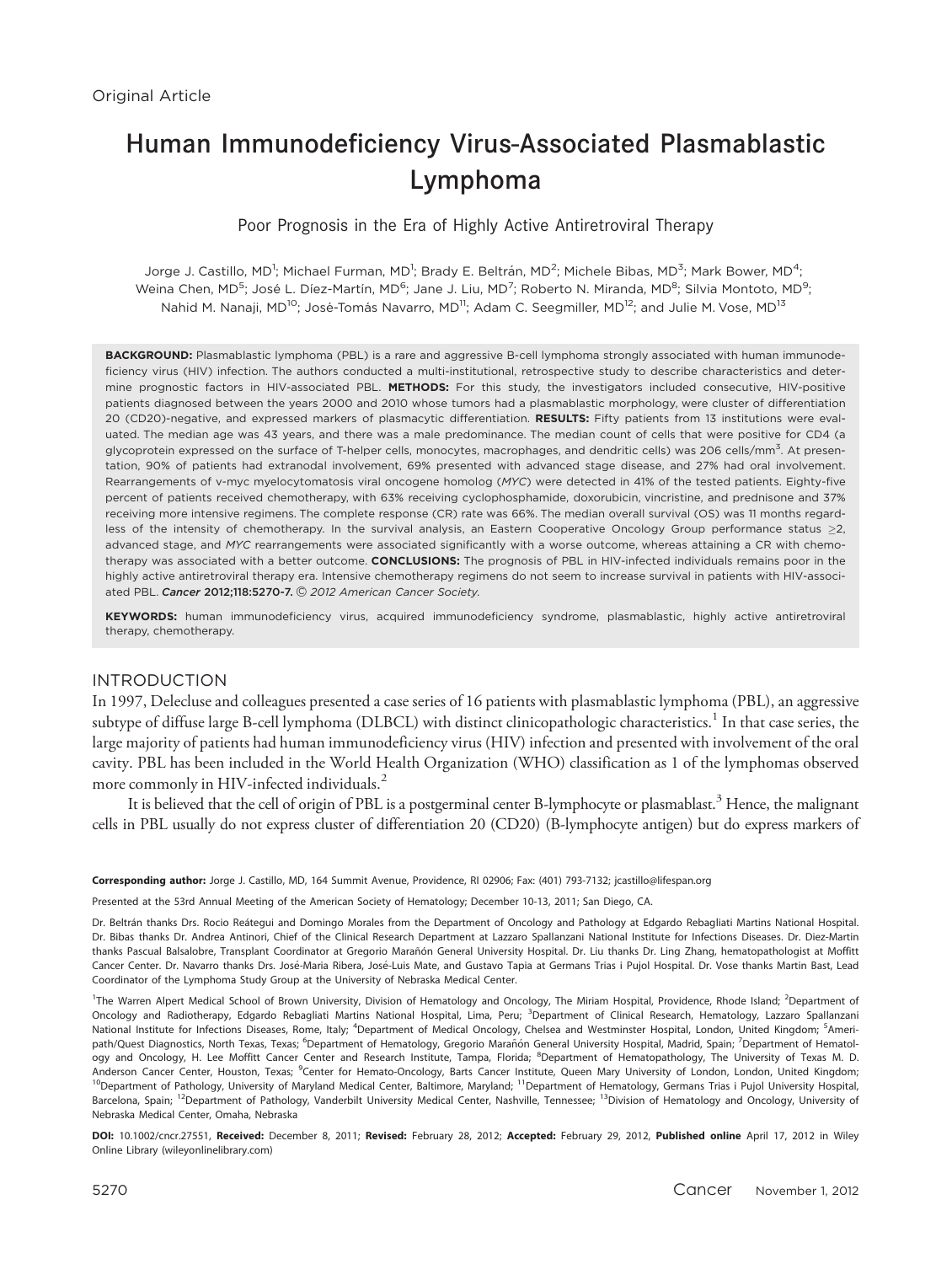plasmacytic differentiation, such as CD38 (cyclic adenosine diphosphate ribose hydrolase), CD138 (syndecan-1), or multiple myeloma oncogene 1/interferon regulatory factor 4 (MUM1/IRF4), akin to plasma cell myeloma (PCM). $^{4}$ However, based on genomic profiling, PBL appears to be more in line with DLBCL.<sup>5</sup> Case reports and small case series have demonstrated that HIV-associated PBL is associated with an aggressive clinical course and poor survival rates with standard therapies.<sup>6,7</sup> PBL, hence, poses a challenge for hematopathologists and oncologists alike. We conducted a multi-institutional, retrospective study to evaluate the characteristics and determine prognostic factors in patients with a pathologic diagnosis of HIV-associated PBL in the era of highly active antiretroviral therapy (HAART).

## MATERIALS AND METHODS

## Case Selection

Institutions in the United States, Europe, and South America submitted patient-level data on consecutive HIV-positive individuals with a pathologic diagnosis of PBL. This study has been approved by the institutional review board at each of the participating centers. For this study, all patients were required to have plasmablastic morphology, be CD20 negative, and express at least 1 plasmacytic marker (ie, CD38, CD138, and/or MUM1/ IRF4). All cases were diagnosed between the years 2000 and 2011 and were reviewed by 2 hematopathologists at the center of initial diagnosis. Cases of primary cutaneous and primary brain PBL and cases of PBL diagnosed in HIV-negative individuals were not included. Three patients have been previously reported.<sup>8</sup> Clinical data included age, sex, performance status according to the Eastern Cooperative Oncology Group (ECOG) scale, years of HIV infection before PBL diagnosis, count of cells positive for CD4 (a glycoprotein expressed on the surface of T-helper cells, monocytes, macrophages, and dendritic cells), HIV viral load, receipt of HAART, opportunistic infections, the presence of B symptoms, the number and location of extralymph node sites, disease stage, lactate dehydrogenase (LDH) levels, age-adjusted International Prognostic Index (aaIPI) score, chemotherapeutic regimen, receipt of radiotherapy, response and method of response assessment, final outcome, progression-free survival (PFS), overall survival (OS), and cause of death. Laboratory data included hemoglobin level, white blood cell (WBC) count, absolute lymphocyte (ALC) and platelet counts, and the presence of a monoclonal spike by serum protein electrophoresis. Pathologic data included immunohistochemical expression of CD45 (protein tyrosine phosphatase receptor, type C), CD20, CD4, CD8 (transmembrane glycoprotein, a coreceptor for the T-cell receptor), CD56 (neural cell adhesion molecule), CD38, CD138, MUM1/IRF4, B-cell lymphoma 2 (BCL2), BCL6, anaplastic lymphoma kinase (ALK), Epstein Barr virus (EBV) latent membrane protein-1 (LMP1), human herpesvirus 8 (HHV8) latency-associated nuclear antigen (LANA), and Ki67. Molecular studies included the detection of EBV-encoded RNA (EBER) by in situ hybridization, HHV8 by polymerase chain reaction, and immunoglobulin heavy-chain gene and v-myc myelocytomatosis viral oncogene homolog (MYC) rearrangements by standard cytogenetic, fluorescent in situ hybridization or polymerase chain reaction studies.

## Statistical Analysis

Continuous and categorical variables are presented using descriptive statistics. Response to therapy was assessed using the revised response criteria whenever possible.<sup>9</sup> PFS was defined as the time between diagnosis and progression, death, or last follow-up. OS was defined as the time between diagnosis and death or last follow-up. Univariate survival analyses were performed using the Kaplan-Meier method and the log-rank test.  $P$  values  $< .05$  were considered statistically significant. All calculations and graphs were obtained using the statistical software MedCalc (Med-Calc Software, Mariakerke, Belgium).

## RESULTS

#### Patient Characteristics

Of 53 patients who were identified in 13 institutions, 50 were included in the current analysis. Two patients who were CD20-positive and 1 patient who had primary brain involvement were excluded. Twenty-four patients (48%) were from Europe, 23 patients (46%) were from the United States, and 3 patients (6%) were from South America. The median age was 43 years (range, 19-66 years). There was a predominance of men (4:1). The median CD4-positive count was 206 cells/mm $^3$  (range, 5-683 cells/mm $^3$ ), and the median viral load at presentation was 261,560 copies/mL (range, from undetectable to 4.7 million copies/mL). PBL was the initial presentation of HIV infection in 29% of patients ( $n = 13$ ). The median duration between HIV infection and PBL diagnoses was 8.9 years (range, 0-26 years). Twenty-one patients (43%) were receiving HAART at the time of PBL diagnosis. Selected clinical characteristics are listed in Table 1. The most common extralymph node sites of involvement were oral cavity ( $n = 12$ ; 24%), liver/ spleen (n = 8; 16%), gastrointestinal tract (n = 7; 14%), central nervous system (n = 7; 14%), lungs (n = 6; 12%), bone/muscle ( $n = 5$ ; 10%), skin ( $n = 3$ ; 6%), and gonads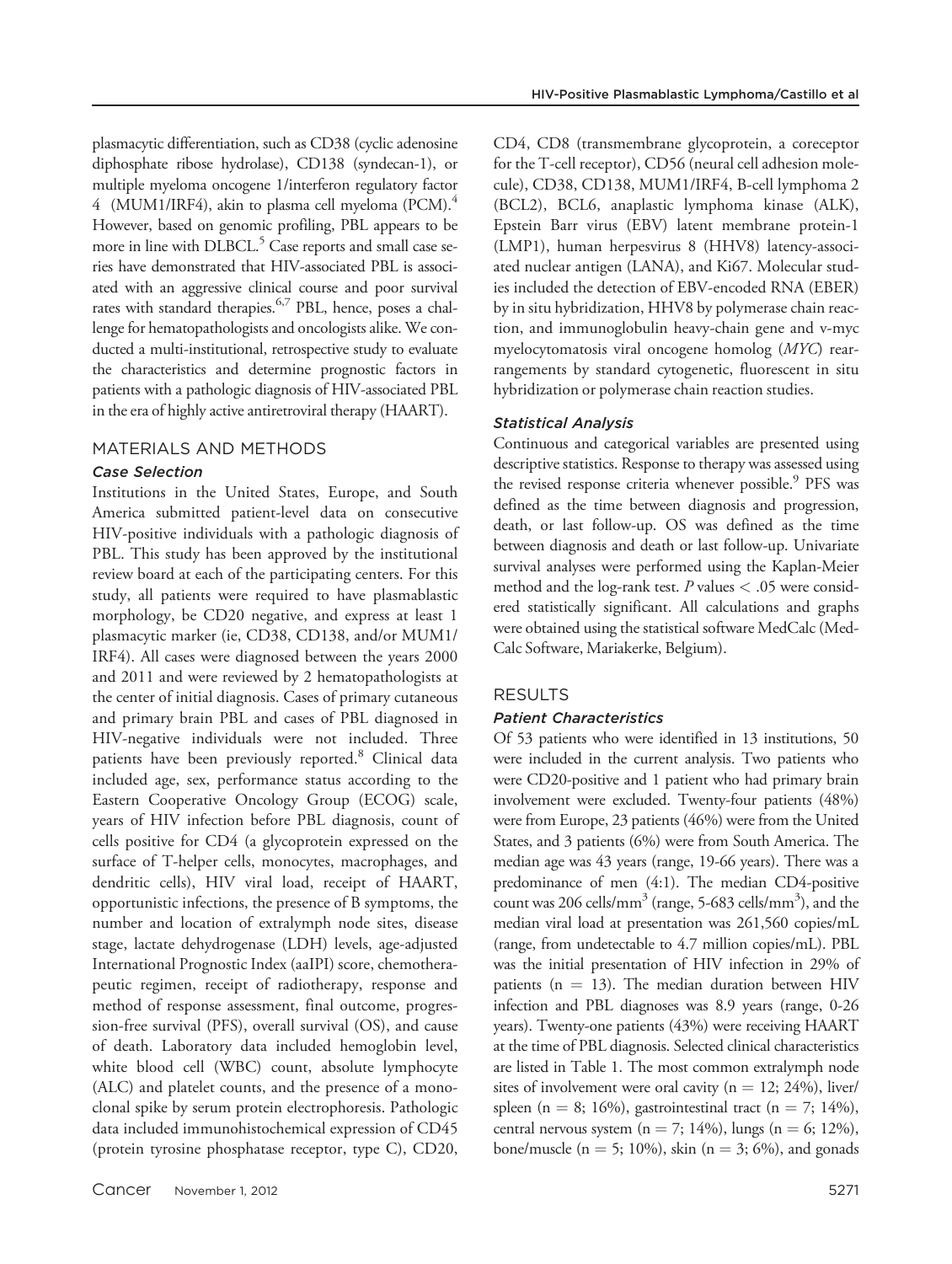Table 1. Clinical Characteristics, Treatment, and Outcome of 50 Patients With Human Immunodeficiency Virus-Positive Plasmablastic Lymphoma

| <b>Patient Characteristic</b><br>(No. of Patients With<br><b>Available Data)</b> | No. of<br><b>Patients</b> | Percentage |
|----------------------------------------------------------------------------------|---------------------------|------------|
| Age (n $=$ 50), y                                                                |                           |            |
| >40                                                                              | 36                        | 72         |
| ≤40                                                                              | 14                        | 28         |
| Sex (n $=$ 50)                                                                   |                           |            |
| Male                                                                             | 39                        | 78         |
| Female                                                                           | 11                        | 22         |
| CD4+ count ( $n = 48$ ), cells/mm <sup>3</sup>                                   |                           |            |
| ≤200                                                                             | 28                        | 58         |
| >200                                                                             | 20                        | 42         |
| HAART before PBL diagnosis ( $n = 49$ )                                          |                           |            |
| Yes                                                                              | 21                        | 43         |
| No                                                                               | 28                        | 57         |
| <b>HAART</b> with PBL diagnosis ( $n = 49$ )                                     |                           |            |
| Yes                                                                              | 40<br>9                   | 82         |
| No                                                                               |                           | 18         |
| B symptoms ( $n = 42$ )                                                          |                           |            |
| Absent<br>Present                                                                | 12                        | 29<br>71   |
|                                                                                  | 30                        |            |
| ECOG performance status ( $n = 34$ )                                             |                           |            |
| $0 - 1$<br>≥2                                                                    | 15<br>19                  | 44<br>56   |
|                                                                                  |                           |            |
| LDH levels ( $n = 40$ )                                                          |                           |            |
| Normal<br>Elevated                                                               | 10<br>30                  | 25<br>75   |
|                                                                                  |                           |            |
| Clinical stage ( $n = 48$ )                                                      |                           | 31         |
| I and II<br>III and IV                                                           | 15<br>33                  | 69         |
|                                                                                  |                           |            |
| No. of extra lymph node sites (n $=$ 48)<br>$0 - 1$                              | 28                        | 58         |
| >1                                                                               | 20                        | 42         |
|                                                                                  |                           |            |
| Age-adjusted IPI score ( $n = 40$ )<br>Low/low-intermediate                      | 10                        | 25         |
| High/high-intermediate                                                           | 30                        | 75         |
|                                                                                  |                           |            |
| Lymphoma therapy ( $n = 40$ )<br>CHOP/CHOP-like                                  | 25                        | 63         |
| Other regimens                                                                   | 15                        | 37         |
|                                                                                  |                           |            |
| Response to therapy ( $n = 38$ )<br>Complete                                     | 25                        | 66         |
| Partial                                                                          | 2                         | 5          |
| None                                                                             | 11                        | 29         |
| Outcome ( $n = 48$ )                                                             |                           |            |
| Alive                                                                            | 15                        | 31         |
| Dead                                                                             | 33                        | 69         |
| Cause of death ( $n = 33$ )                                                      |                           |            |
| Lymphoma                                                                         | 24                        | 73         |
| Infection                                                                        | 8                         | 24         |
|                                                                                  |                           |            |

Abbreviations: CD4+, positive for cluster of differentiation 4 (a glycoprotein expressed on the surface of T-helper cells, monocytes, macrophages, and dendritic cells); CHOP, cyclophosphamide, doxorubicin, vincristine and prednisone; ECOG, Eastern Cooperative Oncology Group; HAART, highly active antiretroviral therapy; IPI, International Prognostic Index; LDH, lactate dehydrogenase; PBL, plasmablastic lymphoma.

Table 2. Pathologic Characteristics of 50 Patients With a Diagnosis of Human Immunodeficiency Virus-Positive Plasmablastic Lymphoma

| <b>Marker</b>     | No. of<br><b>Patients</b><br><b>Tested</b> | No. Positive<br>for Marker $(\% )$ |
|-------------------|--------------------------------------------|------------------------------------|
| CD45              | 31                                         | 20 (65)                            |
| CD <sub>20</sub>  | 50                                         | 0(0)                               |
| CD <sub>4</sub>   | 17                                         | 1(6)                               |
| CD <sub>8</sub>   | 11                                         | 0(0)                               |
| CD56              | 25                                         | 9(36)                              |
| CD <sub>38</sub>  | 9                                          | 8(89)                              |
| CD138             | 30                                         | 26 (87)                            |
| MUM1/IRF4         | 25                                         | 25 (100)                           |
| BCL <sub>2</sub>  | 27                                         | 6(22)                              |
| BCL6              | 26                                         | 1 $(4)$                            |
| <b>ALK</b>        | 14                                         | 0(0)                               |
| $Ki67 > 80\%$     | 34                                         | 28 (82)                            |
| <b>EBV LMP1</b>   | 14                                         | 9(64)                              |
| <b>EBER</b>       | 37                                         | 35 (95)                            |
| <b>HHV8 LANA</b>  | 28                                         | 0(0)                               |
| <b>HHV8 PCR</b>   | 5                                          | 0(0)                               |
| MYC rearrangement | 21                                         | 9(41)                              |
|                   |                                            |                                    |

Abbreviations: ALK, anaplastic lymphoma kinase; BCL2, B-cell lymphoma 2; BCL6, B-cell lymphoma 6; CD138, cluster of differentiation 138 (syndecan-1); CD20, cluster of differentiation 20 (B-lymphocyte antigen); CD38, cluster of differentiation 38 (cyclic adenosine diphosphate ribose hydrolase); CD4, cluster of differentiation 4 (glycoprotein expressed on the surface of T-helper cells, monocytes, macrophages, and dendritic cells); CD45, cluster of differentiation 45 (protein tyrosine phosphatase receptor, type C); CD56, cluster of differentiation 56 (neural cell adhesion molecule); CD8, cluster of differentiation 8 (transmembrane glycoprotein, a coreceptor for the T-cell receptor); EBER, Epstein-Barr virus-encoded RNA; EBV, Epstein Barr virus; HHV8, human herpesvirus 8; LANA, latency-associated nuclear antigen; LMP1, latent membrane protein-1; MUM1/IRF4, multiple myeloma oncogene 1/interferon regulatory factor 4; MYC, v-myc myelocytomatosis viral oncogene homolog; PCR: polymerase chain reaction.

 $(n = 3; 6\%)$ . The following laboratory were reported: 39%  $(n = 16)$  had a WBC count <4.0/ $\mu$ L, 51%  $(n = 21)$  had an ALC  $\langle 1.0/\mu L, 34\% \rangle$  (n = 14) had hemoglobin level  $<$ 10 g/dL, and 32% (n = 13) had a platelet count  $<$ 150/ lL. Pathologic characteristics are listed in Table 2. The pathologic profile of a patient with HIV-associated PBL is provided in Figure 1.

#### Therapy and Outcome

Chemotherapy was received by 85% of patients ( $n = 40$ ), with 63% ( $n = 25$ ) receiving cyclophosphamide, doxorubicin, vincristine, and prednisone (CHOP) and 37% (n  $= 15$ ) receiving more intensive regimens (8 patients received infusional etoposide, doxorubicin, vincristine, cyclophosphamide, and prednisone [EPOCH]; 5 patients received hyperfractionated cyclophosphamide, vincristine, doxorubicin, and dexamethasone [hyper-CVAD]; 1 patient received bortezomib, dexamethasone, thalidomide, cisplatin, doxorubicin, cyclophosphamide, and etoposide [VDT-PACE]; and 1 patient received combined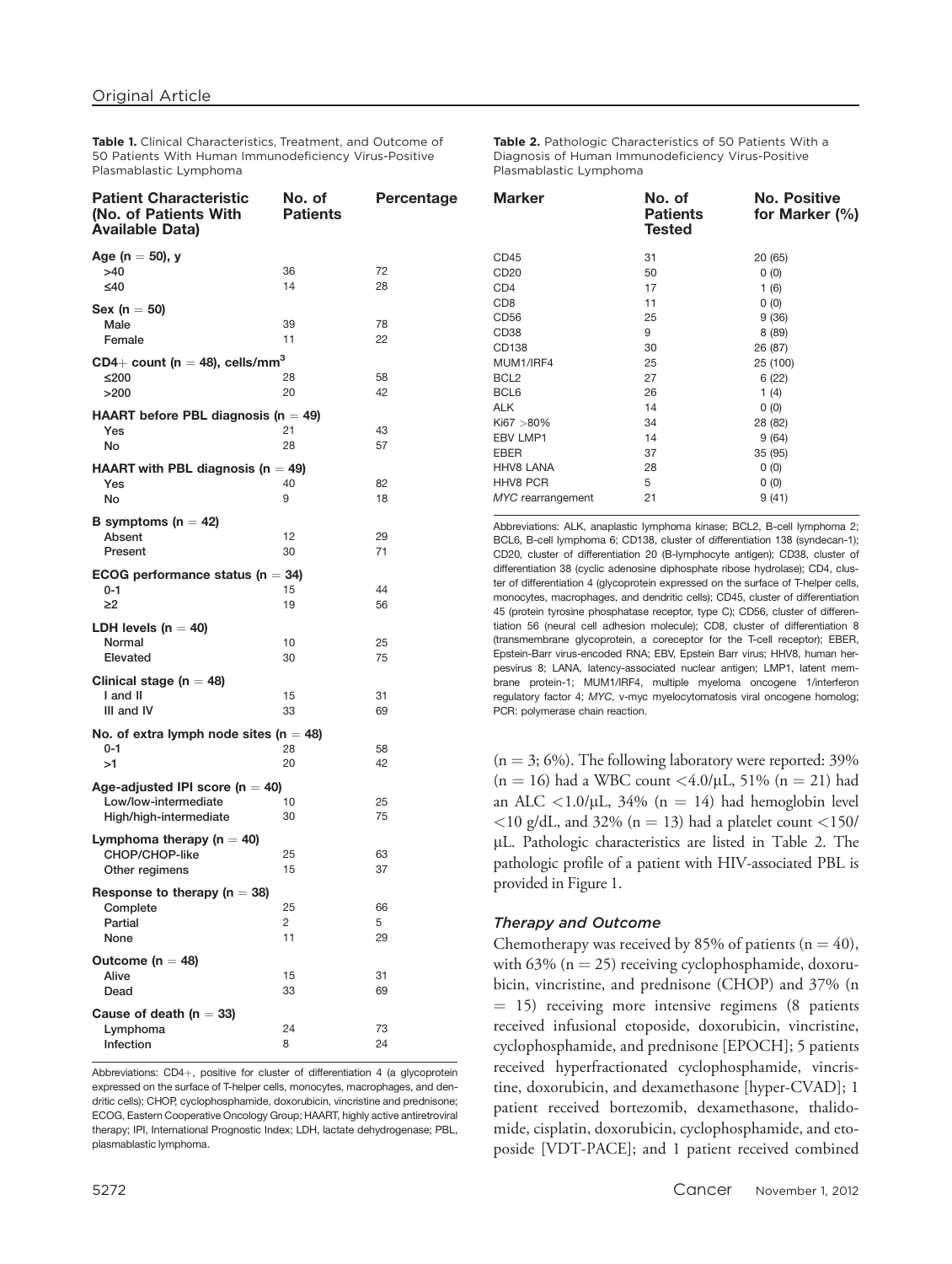

Figure 1. The pathologic profile of a patient with human immunodeficiency virus-associated plasmablastic lymphoma is illustrated. H&E indicates hematoxylin and eosin staining; CD20, cluster of differentiation 20 (B-lymphocyte antigen); BCL6, B-cell chronic lymphocytic leukemia/lymphoma 6; CD138, cluster of differentiation 138 (syndecan-1); Ki67, KI-67 antigen (identified by the monoclonal antibody Ki-67); EBER, Epstein-Barr virus-encoded RNA.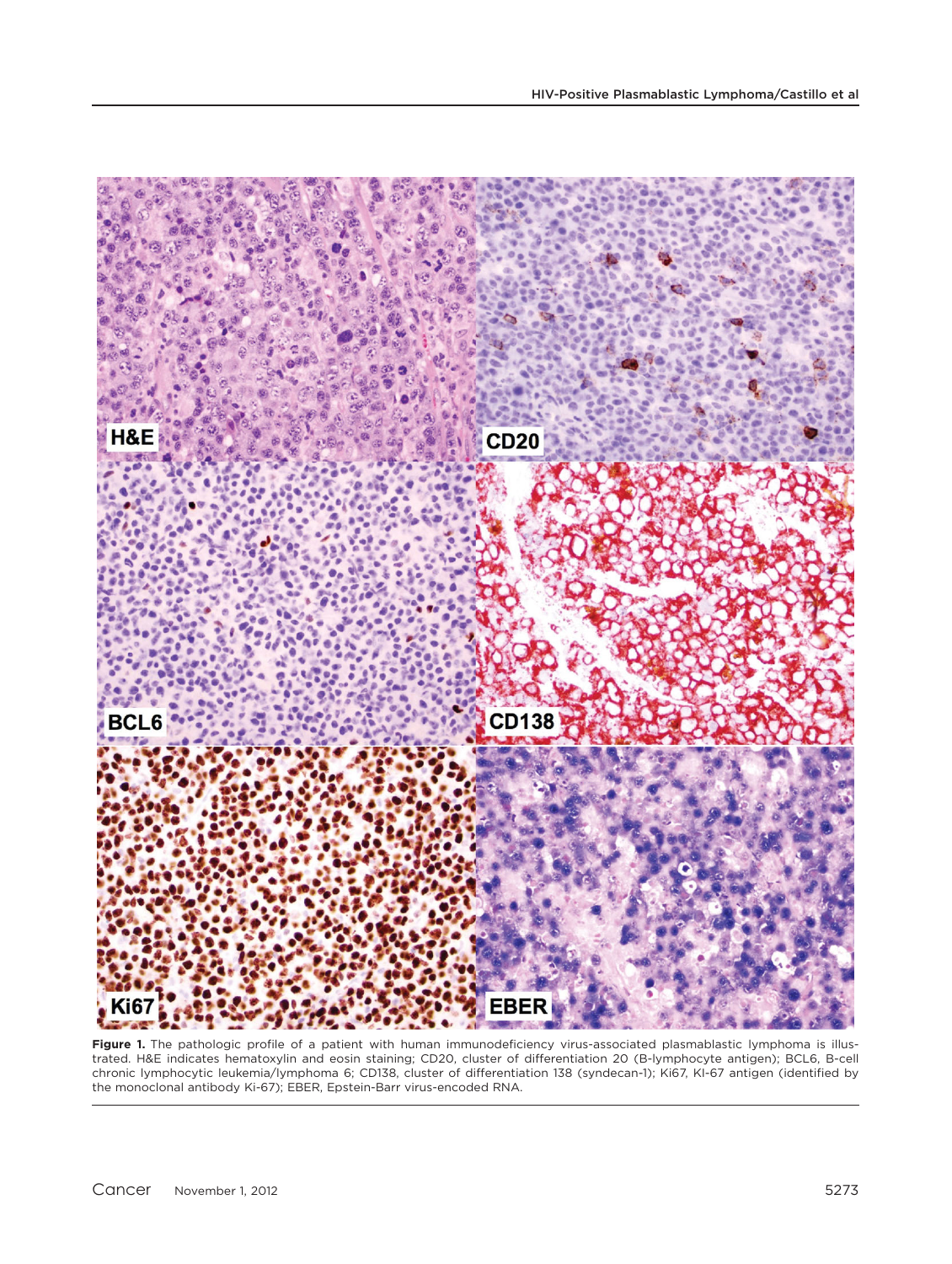

Figure 2. These charts illustrate the median (A) progression-free survival and (B) overall survival of 50 patients with plasmablastic lymphoma.



Figure 3. (A) Progression-free survival and (B) overall survival are illustrated according to age-adjusted International Prognostic Index (IPI) scores in 40 patients with plasmablastic lymphoma.

cyclophosphamide, vincristine, doxorubicin, and methotrexate plus ifosfamide, mesna, etoposide, and cytarabine [the Magrath regimen]). Radiotherapy was received by 6 patients (13%), mainly for palliative purposes, because 5 patients had stage IV disease. A minority of patients ( $n =$ 4; 10%) underwent autologous hematopoietic stem cell transplantation (HSCT), including 1 patient as part of front-line treatment and 3 patients in the relapsed setting. Response to therapy was assessed by positron emission tomography/computed tomography scans in 9 patients (23%) and by computed tomography scans in 30 patients (77%). A complete response (CR) was obtained in 66% of patients ( $n = 25$ ), 5% of patients ( $n = 2$ ) had a partial response, and 29% of patients ( $n = 11$ ) had no response. Two patients died before response could be assessed and were not evaluable for response. Patients received a median of 2 lines of treatment (range, 1-5 lines of treatment). After a median follow-up of 48 months, 69% of patients  $(n = 33)$  had died.

#### Survival Analysis and Prognostic Factors

The median PFS and OS after diagnosis were 6 months and 11 months, respectively, and the estimated 5-year PFS and OS rates were 23% and 24%, respectively (Fig. 2). Among the patients who received chemotherapy, obtaining a CR was associated with a median OS of 48 months compared with 3 months for patients who obtained less than a CR ( $P < .001$ ). In the survival analyses, an ECOG performance status  $\geq$ 2, advanced stage, and MYC rearrangement were associated with shorter median PFS and OS rates. A high/high-intermediate aaIPI score was associated with worse PFS and OS than a low/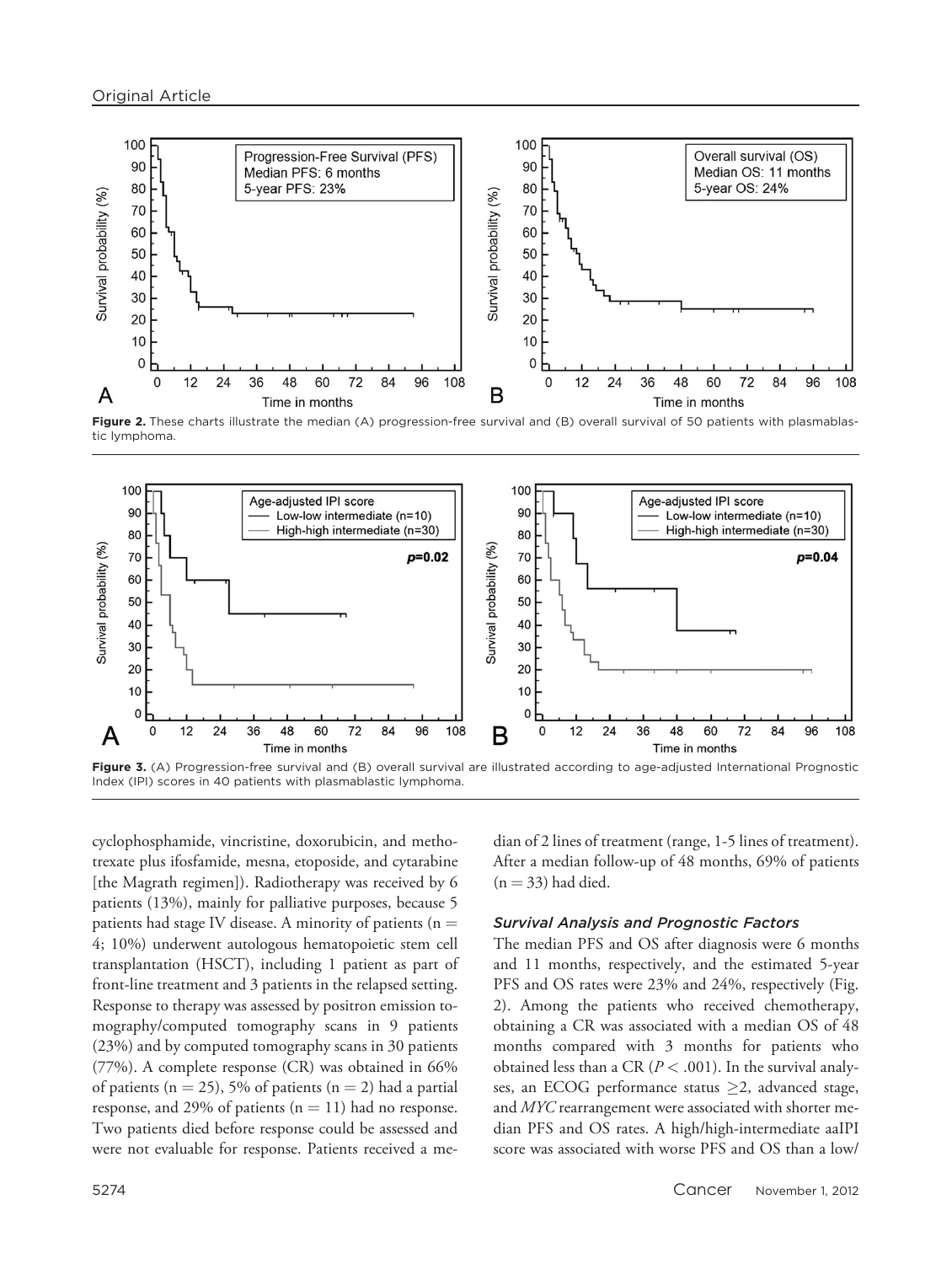

Figure 4. (A) Progression-free survival and (B) overall survival are illustrated according to chemotherapy in 40 patients with plasmablastic lymphoma. CHOP indicates combined cyclophosphamide, doxorubicin, vincristine, and prednisone.

Table 3. Univariate Progression-Free and Overall Survival Analyses in 50 Patients With Human Immunodeficiency Virus-Associated Plasmablastic Lymphoma

| Variable                                | No. With Risk Factor/<br>Total No. | <b>PFS</b>          |                     | OS                  |                     |
|-----------------------------------------|------------------------------------|---------------------|---------------------|---------------------|---------------------|
|                                         |                                    | HR (95% CI)         | P                   | HR (95% CI)         | P                   |
| Age $>40$ y                             | 36/50                              | $0.81$ (0.37-1.77)  | .57                 | $0.82(0.38 - 1.78)$ | .59                 |
| Men                                     | 39/50                              | $0.81(0.37-1.81)$   | .57                 | $0.59(0.24 - 1.44)$ | .16                 |
| $CD4+$ count $\langle 200/mm^3 \rangle$ | 28/48                              | $1.58(0.80-3.15)$   | .19                 | 1.84 (0.90-3.75)    | .10                 |
| Use of HAART during chemotherapy        | 40/49                              | $0.70(0.26 - 1.91)$ | .41                 | $0.67(0.24 - 1.86)$ | .36                 |
| ECOG performance status >2              | 19/34                              | $2.56(1.21 - 5.44)$ | .009 <sup>a</sup>   | $2.80(1.28-6.13)$   | .01 <sup>a</sup>    |
| Bone marrow involvement                 | 20/46                              | 1.14 (0.57-2.30)    | .69                 | $1.26(0.61 - 2.61)$ | .51                 |
| Clinical stage III and IV               | 33/48                              | 2.26 (1.13-4.54)    | .03 <sup>a</sup>    | 2.05 (1.00-4.22)    | .04 <sup>a</sup>    |
| Lymphocyte count $<$ 1.0/ $\mu$ L       | 21/41                              | 1.74 (0.80-3.79)    | .11                 | 1.94 (0.87-4.33)    | .07                 |
| Elevated LDH levels                     | 30/40                              | $2.10(0.98 - 4.50)$ | .08                 | $1.68(0.75-3.77)$   | .24                 |
| Age-adjusted IPI score                  | 30/40                              | 2.83 (1.35-5.91)    | .02 <sup>a</sup>    | 2.49 (1.16-5.36)    | .04 <sup>a</sup>    |
| $Ki-67 > 80\%$                          | 28/34                              | 1.76 (0.65-4.75)    | .32                 | 1.67 (0.60-4.64)    | .39                 |
| MYC rearrangement                       | 9/21                               | 4.61 (1.17-18.1)    | .003 <sup>a</sup>   | $6.46(1.47-28.3)$   | < 0.01 <sup>a</sup> |
| More intensive than CHOP                | 15/40                              | $1.41(0.63-3.13)$   | .34                 | $1.50(0.66-3.41)$   | .29                 |
| CR to chemotherapy                      | 25/38                              | $0.26(0.10-0.68)$   | < 0.01 <sup>a</sup> | $0.20(0.07 - 0.57)$ | < 0.01 <sup>a</sup> |

Abbreviations: CD4+, positive for cluster of differentiation 4 (a glycoprotein expressed on the surface of T-helper cells, monocytes, macrophages, and dendritic cells); CHOP, cyclophosphamide, doxorubicin, vincristine, and prednisone; CI, confidence interval; CR, complete response; ECOG, Eastern Cooperative Oncology Group; HAART, highly active antiretroviral therapy; HR, hazard ratio; IPI, International Prognostic Index; LDH, lactate dehydrogenase; MYC, v-myc myelocytomatosis viral oncogene homolog; OS, overall survival; PFS, progression-free survival.

 $a$  This  $P$  value indicates a statistically significant association.

low-intermediate aaIPI score (Fig. 3). There was a statistical trend toward a worse outcome for patients who had CD4-positive counts  $\langle 200 \text{ cells/mm}^3$  and ALC  $\langle 1.0 \rangle$ lL. There was no PFS or OS benefit from chemotherapy regimens more intensive than CHOP (Fig. 4). Complete univariate PFS and OS analyses are provided in Table 3.

#### **DISCUSSION**

PBL is an aggressive, CD20-negative B-cell lymphoma that is diagnosed more frequently in HIV-infected individuals.<sup>2</sup> In a recent review of the literature, no more than 150 cases of HIV-associated PBL were reported<sup>10</sup>; however, most of the data available consist of case reports and small case series.<sup>11</sup> Furthermore, current data do not discern between the pre-HAART era and the HAART era. Given the scarcity of cases, it is understandable that there have been no prospective studies in this specific population.

The current study in a larger set of patients confirms previous findings from smaller studies. Clinically, HIVassociated PBL is more likely to present in young men and is characterized by advanced stage, elevated LDH levels, extralymph node involvement, and high aaIPI scores. Pathologically, EBER expression, MYC rearrangements, and a Ki67 level >80% are common features of HIV-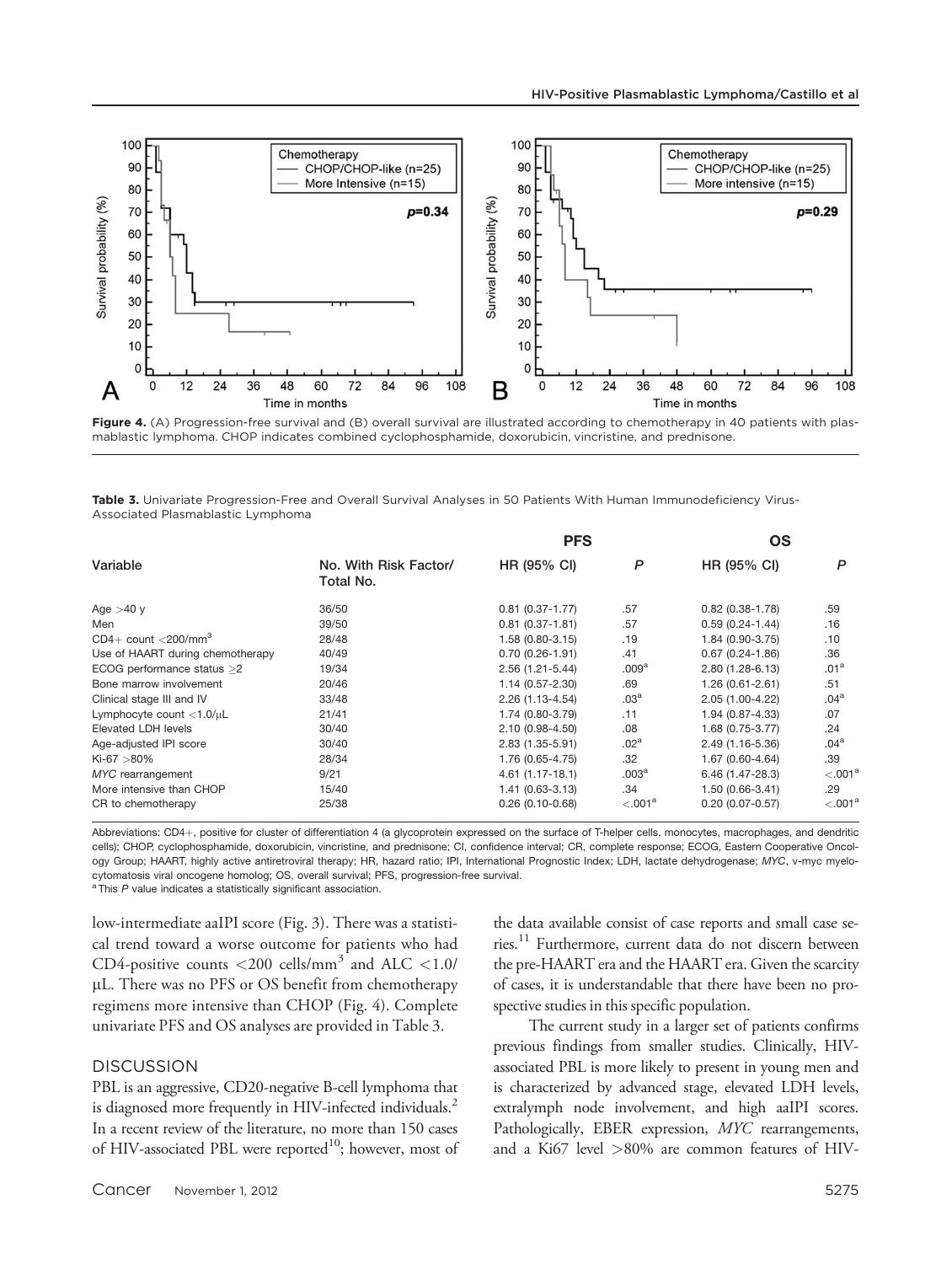associated PBL. With regard to therapy and outcome, most patients in our study received CHOP or more aggressive regimens; and, despite a 69% CR rate to chemotherapy, the median PFS and OS remained poor at 6 and 11 months, respectively. Not surprisingly, obtaining a CR to chemotherapy was associated with longer OS in patients with HIV-associated PBL. Finally, the most common cause of death in these patients was progression of the lymphoma.

Our study also provides new information on the biology, clinical behavior, pathology, therapy, and prognosis of HIV-associated PBL in the HAART era. First, the median CD4-positive count at the time of PBL diagnosis was 206 cells/mm<sup>3.</sup> This is likely a reflection of the higher proportion of patients on HAART at presentation in our cohort. This is a new finding, because other, more common HIV-associated lymphomas, such as DLBCL, primary central nervous system lymphoma, and primary effusion lymphoma, classically present with lower CD40 positive counts. Conversely, the risk of the more aggressive Burkitt lymphoma does not appear to be associated with such severe immunosuppression.<sup>12</sup> The reasons behind these patterns are yet to be fully explained.

Second, MYC rearrangements were detected in 41% of the patients ( $n = 9$  of 22 patients) in our cohort, and its presence was associated with worse PFS and OS. Our study confirms that  $Myc$  rearrangements are frequent in PBL.<sup>8,13</sup> The number of patients tested in our study, however, was small, and these findings should be taken with caution. It is noteworthy that MYC rearrangements have been associated with a worse prognosis in other aggressive B-cell lymphomas,14,15 although most of the lymphomas associated with MYC rearrangements have had a germinal center phenotype.<sup>15</sup> In the case of PBL, the cell of origin is a plasmablast, a postgerminal center B-lymphocyte that has undergone class-switching recombination and hypersomatic mutation but has not fully developed into a plasma cell.<sup>3</sup> Further studies are needed to understand the mechanism of acquisition and maintenance of MYC rearrangements in postgerminal center lymphomas.

Third, there was a difference between the original study by Delecluse and colleagues, $1$  who reported 100% oral cavity involvement, and ours, in which we observed 24% oral cavity involvement. This proportion is similar to a recent report in patients with HIV-negative PBL in which 21% presented with oral cavity involvement.<sup>16</sup> Potential explanations for this discordance include the possibility that none of the patients on the study by Delecluse et al were receiving HAART, suggesting that HAART may have changed the scope of the disease or that, because of an increased clinical suspicion, more PBL cases that otherwise would have gone undiagnosed or misdiagnosed were identified. Currently, the mechanisms are unclear by which PBL would have a tropism for the oral cavity of HIV-positive individuals.

Fourth, in our survival analysis, an ECOG performance status  $\geq 2$  and advanced clinical stage were statically significant, adverse prognostic factors for PFS and OS. This has been reported previously in patients with HIV-associated aggressive B-cell lymphomas but provides additional data supporting use of the aaIPI score as a prognostic tool in patients with PBL. CD4-positive counts  $\langle 200 \text{ cells/mm}^3$ and  $ALC < 1.0/\mu L$  had a trend toward significance, likely reflecting the potential role of the immune system in the prognosis of patients with HIV-associated PBL. Lymphopenia has been variously associated with a worse prognosis in other systemic non-Hodgkin lymphomas,17-19 but its prognostic role in PBL should be evaluated more extensively. Although the receipt of HAART did not seem to confer a survival advantage in our cohort, CRs to HAART have been reported in patients with HIV-associated PBL,<sup>20</sup> and the initiation of HAART should be advised.

A most important finding here is that patients with a diagnosis of HIV-associated PBL have a poor prognosis regardless of the therapy received. In patients with aggressive lymphoid malignancies, the lack of CD20 expression,  $21$  a plasmablastic morphology,<sup>22</sup> and the presence of  $MYC$  rearrangements<sup>14</sup> identify tumors that are refractory to chemotherapy and confer a worse outcome. In our cohort, the median OS of the 25 patients who received CHOP or CHOP-like regimens did not differ significantly compared with the 15 patients who received more intensive regimens, such as hyper-CVAD or the Magrath regimen. This supports findings from a previous literature review in which no survival benefit was reported from regimens that were more intensive than CHOP.<sup>23</sup> It is understandable that, given the poor results observed with CHOP-like regimens and the presence of MYC rearrangements in patients with PBL, the National Comprehensive Cancer Network would recommend more intensive regimens.<sup>24</sup> Although the results from our study do not support such a recommendation, future prospective studies are needed to address the effect of therapeutic regimens on survival.

There are several potential therapeutic options for patients with PBL. Recently, a small case series in HIVnegative PBL suggested that autologous HSCT in first remission was associated with an improved survival in such patients.<sup>25</sup> In our study, 1 patient underwent autologous HSCT in first CR, and 3 patients underwent autologous HSCT in the relapsed setting. At the time of this report, none of the patients who underwent